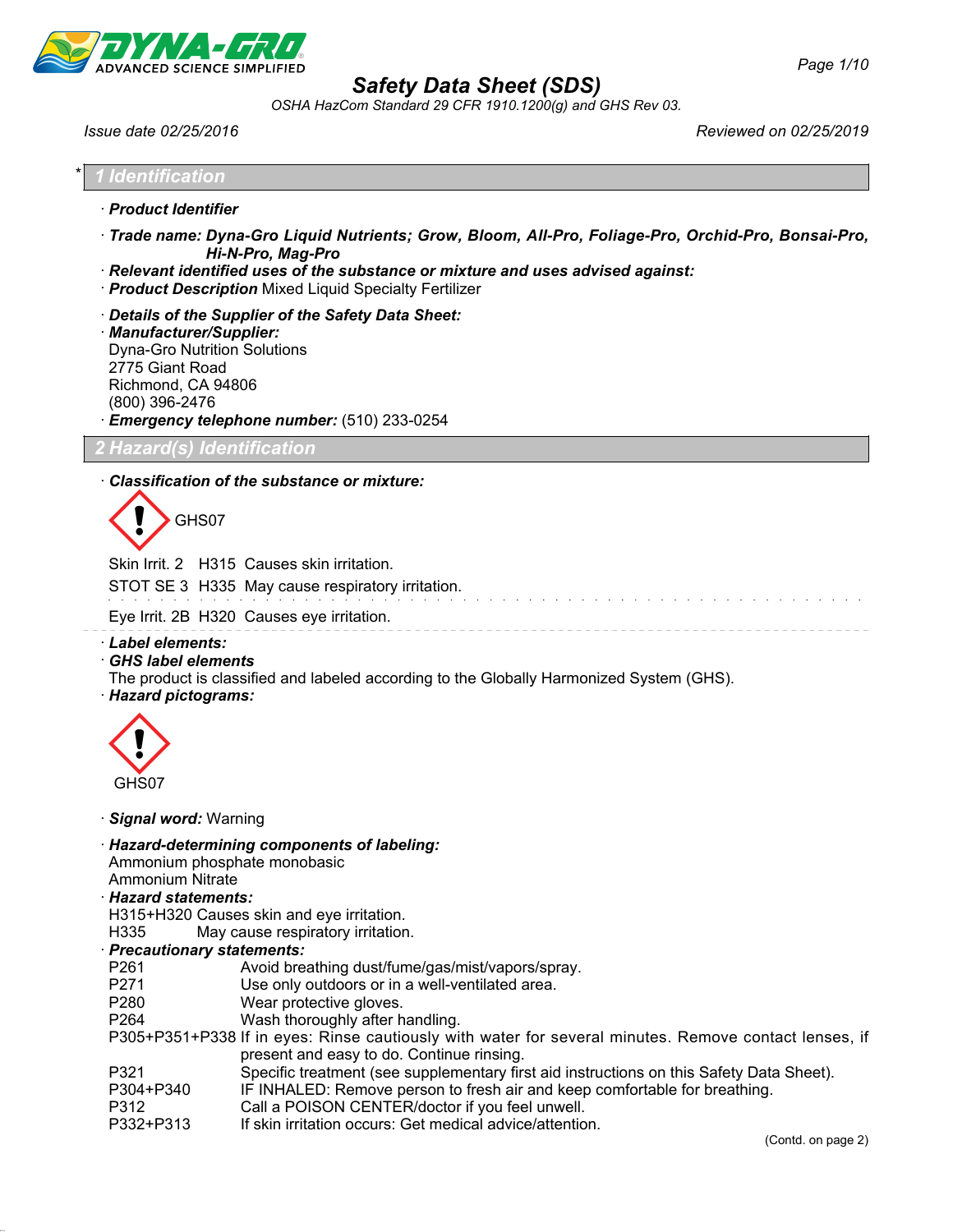*OSHA HazCom Standard 29 CFR 1910.1200(g) and GHS Rev 03.*

*Issue date 02/25/2016 Reviewed on 02/25/2019*

### *Trade name: Dyna-Gro Liquid Nutrients; Grow, Bloom, All-Pro, Foliage-Pro, Orchid-Pro, Bonsai-Pro, Hi-N-Pro, Mag-Pro*

| P337+P313        | If eye irritation persists: Get medical advice/attention.                                              |
|------------------|--------------------------------------------------------------------------------------------------------|
| P302+P352        | IF ON SKIN: Wash with plenty of water.                                                                 |
| P362+P364        | Take off contaminated clothing and wash it before reuse.                                               |
| P405             | Store locked up.                                                                                       |
| P403+P233        | Store in a well-ventilated place. Keep container tightly closed.                                       |
| P <sub>501</sub> | Dispose of contents/container in accordance with local/regional/national/international<br>regulations. |

### · *Unknown acute toxicity:*

16 % of the mixture consists of component(s) of unknown toxicity.

- · *Classification system:*
- · *NFPA ratings (scale 0 4)*



The substance possesses oxidizing properties.

· *HMIS-ratings (scale 0 - 4)* HEALTH FIRE REACTIVITY  $\boxed{0}$  Reactivity = 0  $\frac{1}{2}$  Health = 1  $\overline{\circ}$ Fire  $= 0$ 

· *Hazard(s) not otherwise classified (HNOC):* None known

\* *3 Composition/Information on Ingredients*

### · *Chemical characterization: Mixtures*

· *Description:* Mixture of substances listed below with non-hazardous additions.

| · Dangerous Components:    |                                                                                                                                    |           |
|----------------------------|------------------------------------------------------------------------------------------------------------------------------------|-----------|
| CAS: 7722-76-1             | Ammonium phosphate monobasic                                                                                                       | $5 - 10%$ |
|                            | Skin Irrit. 2, H315; STOT SE 3, H335; Eye Irrit. 2B, H320                                                                          |           |
| CAS: 6484-52-2             | <b>Ammonium Nitrate</b>                                                                                                            | $5 - 10%$ |
| <b>RTECS: BR9050000</b>    | <b>EXECUTE:</b> Ox. Sol. 3, H272; $\langle \cdot \rangle$ Skin Irrit. 2, H315; Eye Irrit. 2A, H319; STOT SE 3,<br>H <sub>335</sub> |           |
| CAS: 7778-77-0             | Potassium Phosphate                                                                                                                | $2 - 12%$ |
| CAS: 10124-37-5            | Calcium Nitrate                                                                                                                    | $2 - 12%$ |
|                            | <b>♦ Ox. Sol. 3, H272</b>                                                                                                          |           |
| CAS: 7664-38-2             | Phosphoric acid                                                                                                                    | $2 - 12%$ |
| RTECS: TB 6300000          | Met. Corr.1, H290; Skin Corr. 1B, H314                                                                                             |           |
| CAS: 7757-79-1             | <b>Potassium Nitrate</b>                                                                                                           | $5 - 10%$ |
| RTECS: TT 3700000          | <b>EXALUATE:</b> Ox. Sol. 3, H272                                                                                                  |           |
| <b>A Fined Ald Measure</b> |                                                                                                                                    |           |

### \* *4 First-Aid Measures*

· *Description of first aid measures:*

· *After inhalation:* Supply fresh air; consult doctor in case of complaints.

· *After skin contact:*

Immediately wash skin with soap and plenty of water for at least 15 minutes.

Remove contaminated clothing and wash before reuse.

Get medical attention if symptoms occur.

If skin irritation occurs, consult a doctor.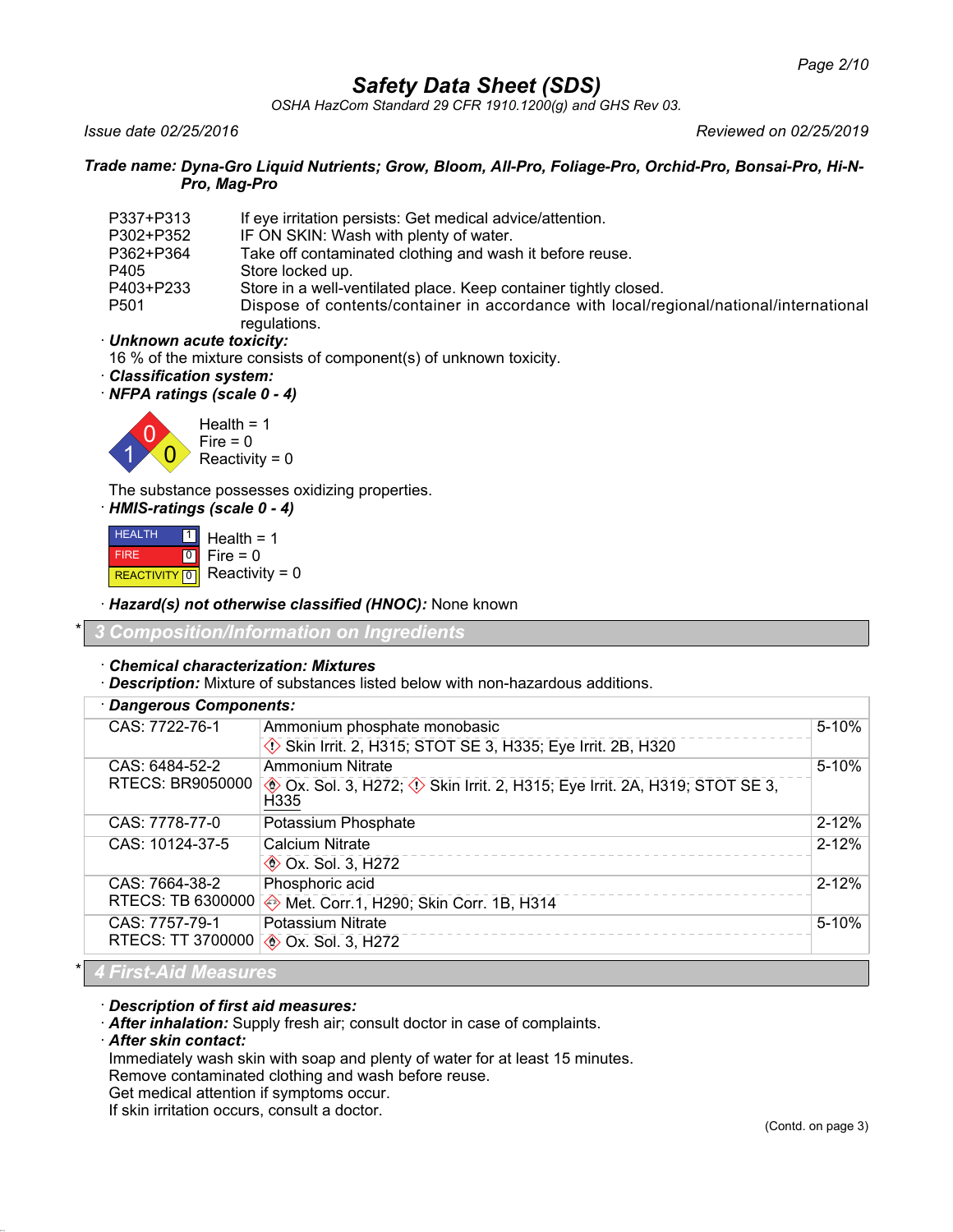*OSHA HazCom Standard 29 CFR 1910.1200(g) and GHS Rev 03.*

### *Issue date 02/25/2016 Reviewed on 02/25/2019*

#### *Trade name: Dyna-Gro Liquid Nutrients; Grow, Bloom, All-Pro, Foliage-Pro, Orchid-Pro, Bonsai-Pro, Hi-N-Pro, Mag-Pro*

· *After eye contact:*

Rinse opened eye for at least 15 minutes under running water. If symptoms persist, consult a doctor.

- · *After swallowing:* If swallowed and symptoms occur, consult a doctor.
- · *Information for doctor:*
- · *Most important symptoms and effects, both acute and delayed:* No further relevant information available. · *Indication of any immediate medical attention and special treatment needed:*

No further relevant information available.

*5 Fire-Fighting Measures*

- · *Extinguishing media:*
- · *Suitable extinguishing agents:*

CO₂, extinguishing powder or water spray. Fight larger fires with water spray or alcohol resistant foam.

- · *Special hazards arising from the substance or mixture:* No further relevant information available.
- · *Advice for firefighters:*
- · *Protective equipment:*

As in any fire, wear self-contained breathing apparatus pressure-demand (NIOSH approved or equivalent) and full protective gear to prevent contact with skin and eyes.

### *6 Accidental Release Measures*

- · *Personal precautions, protective equipment and emergency procedures:* Not required.
- · *Environmental precautions:*
- Dilute with plenty of water.

Do not allow to enter sewers/ surface or ground water.

· *Methods and material for containment and cleaning up:*

Absorb with liquid-binding material (i.e. sand, diatomite, acid binders, universal binders, sawdust). Ensure adequate ventilation.

Dispose of the collected material according to regulations.

· *Reference to other sections:*

See Section 7 for information on safe handling.

See Section 8 for information on personal protection equipment.

See Section 13 for disposal information.

## *7 Handling and Storage*

- · *Handling*
- · *Precautions for safe handling:*

Ensure good ventilation/exhaustion at the workplace.

- Prevent formation of aerosols.
- · *Information about protection against explosions and fires:* Protect from heat.
- · *Conditions for safe storage, including any incompatibilities:*
- · *Storage*
- · *Requirements to be met by storerooms and receptacles:* Store in the original container.
- · *Information about storage in one common storage facility:* Not required.
- · *Further information about storage conditions:*
- Keep receptacle tightly sealed.
- Protect from heat and direct sunlight.
- · *Specific end use(s):* No further relevant information available.

\* *8 Exposure Controls/Personal Protection*

· *Additional information about design of technical systems:* No further data; see section 7.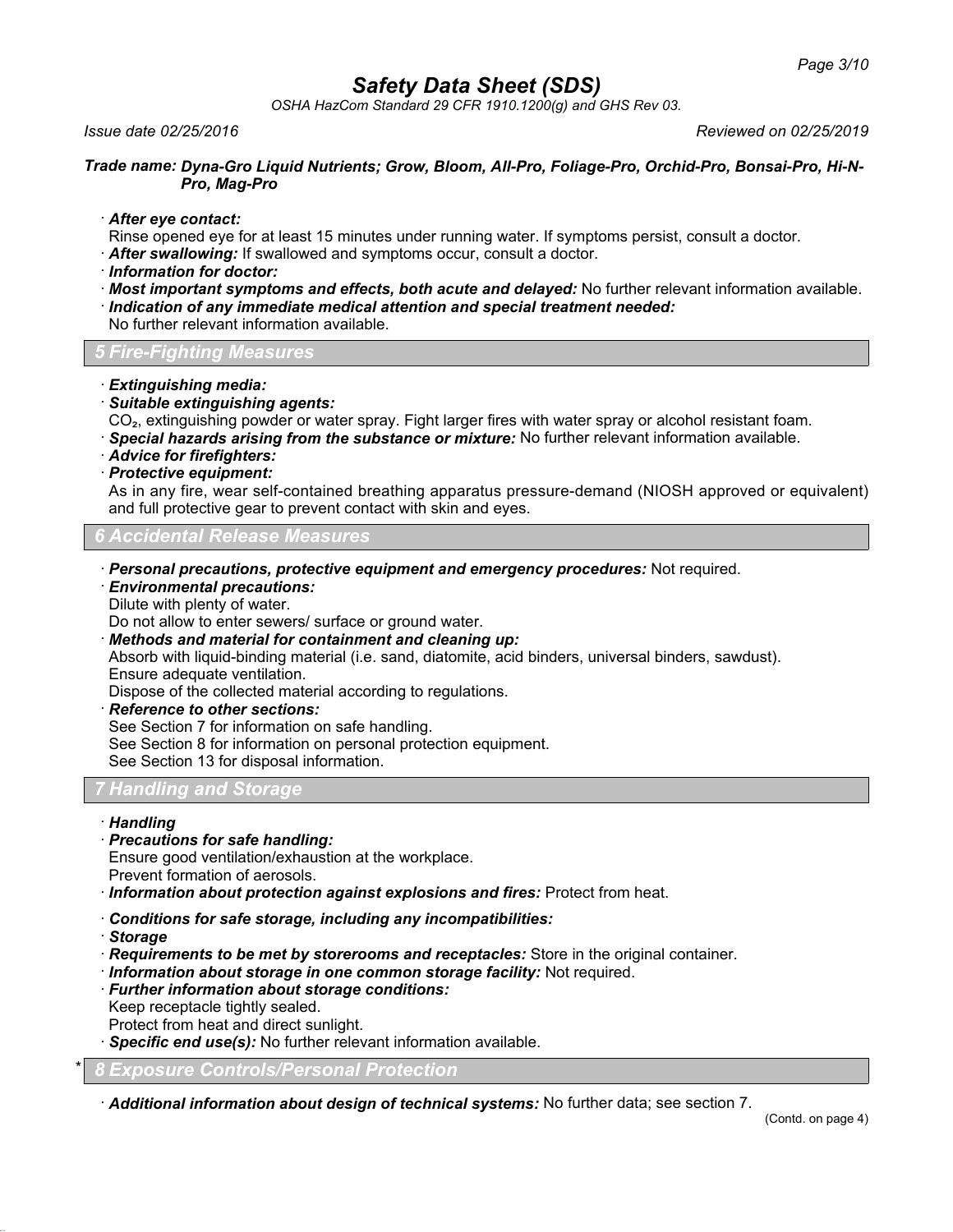*OSHA HazCom Standard 29 CFR 1910.1200(g) and GHS Rev 03.*

*Issue date 02/25/2016 Reviewed on 02/25/2019*

### *Trade name: Dyna-Gro Liquid Nutrients; Grow, Bloom, All-Pro, Foliage-Pro, Orchid-Pro, Bonsai-Pro, Hi-N-Pro, Mag-Pro*

· *Control parameters:*

| Components with occupational exposure limits:                                                         |
|-------------------------------------------------------------------------------------------------------|
| 7664-38-2 Phosphoric acid                                                                             |
| PEL Long-term value: 1 mg/m <sup>3</sup>                                                              |
| REL Short-term value: 3 mg/m <sup>3</sup><br>Long-term value: 1 mg/m <sup>3</sup>                     |
| TLV Short-term value: $3 \text{ mg/m}^3$<br>Long-term value: 1 mg/m <sup>3</sup>                      |
| Additional information: The lists that were valid during the creation of this SDS were used as basis. |

## · *Exposure controls:*

## · *Personal protective equipment:*

## · *General protective and hygienic measures:*

The usual precautionary measures for handling chemicals should be followed.

Keep away from foodstuffs, beverages and feed.

Immediately remove all soiled and contaminated clothing and wash before reuse.

Wash hands before breaks and at the end of work.

Avoid contact with the eyes and skin.

## · *Breathing equipment:*



Suitable respiratory protective device recommended.

## · *Protection of hands:*



Protective gloves

The glove material has to be impermeable and resistant to the product/ the substance/ the preparation.

Due to missing tests no recommendation to the glove material can be given for the product/ the preparation/ the chemical mixture.

Select glove material based on penetration times, rates of diffusion and degradation.

## · *Material of gloves:*

The selection of the suitable gloves does not only depend on the material, but also on further marks of quality and varies from manufacturer to manufacturer. As the product is a preparation of several substances, the resistance of the glove material cannot be calculated in advance and has therefore to be checked prior to the application.

## · *Penetration time of glove material:*

The exact break-through time has to be determined and observed by the manufacturer of the protective gloves.

· *Eye protection:*



Tightly sealed goggles

(Contd. on page 5)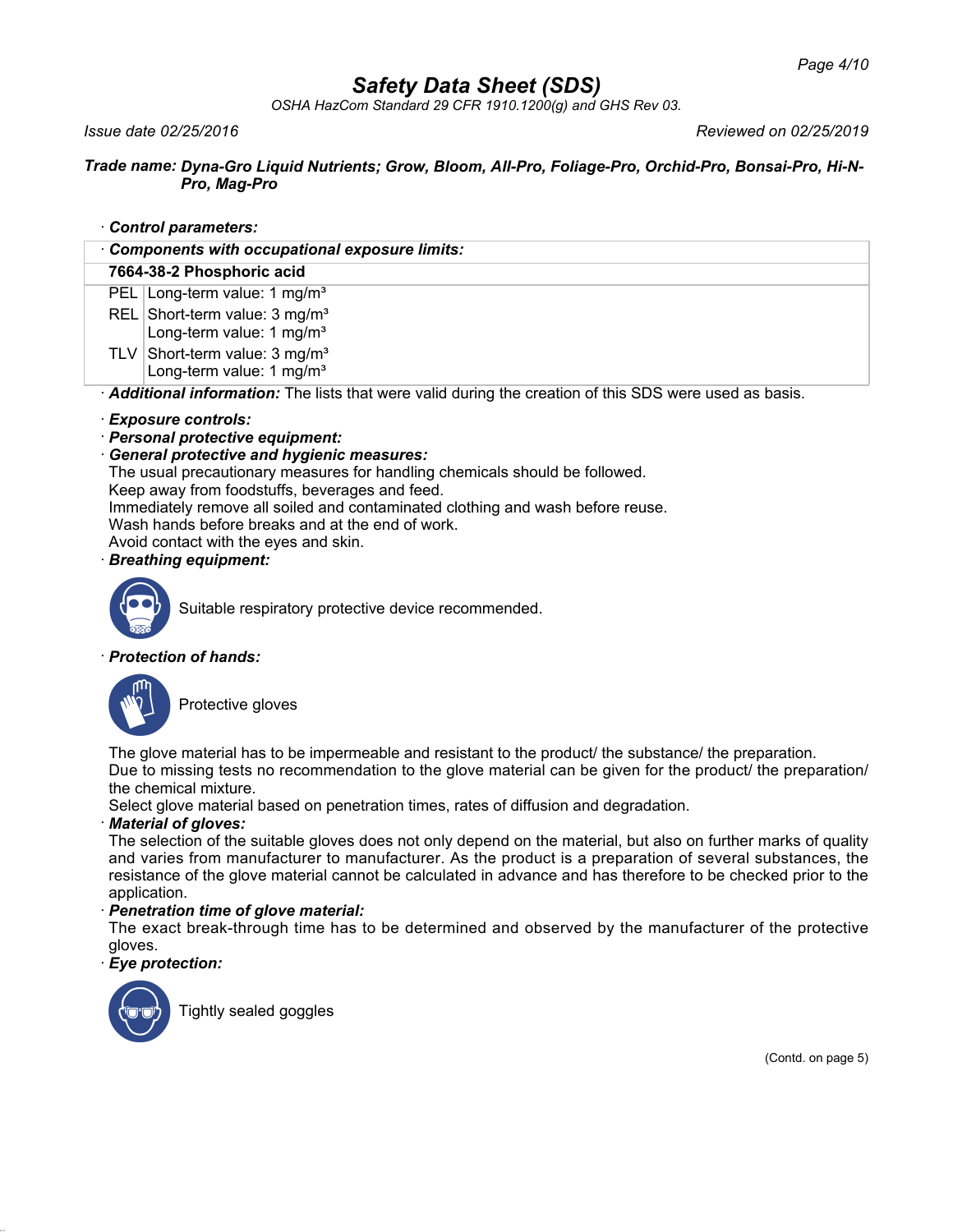*OSHA HazCom Standard 29 CFR 1910.1200(g) and GHS Rev 03.*

*Issue date 02/25/2016 Reviewed on 02/25/2019*

### *Trade name: Dyna-Gro Liquid Nutrients; Grow, Bloom, All-Pro, Foliage-Pro, Orchid-Pro, Bonsai-Pro, Hi-N-Pro, Mag-Pro*

## \* *9 Physical and Chemical Properties*

| Information on basic physical and chemical properties<br><b>General Information</b>               |                                                                                                 |  |
|---------------------------------------------------------------------------------------------------|-------------------------------------------------------------------------------------------------|--|
| · Appearance:<br>Form:<br><b>Color:</b><br>· Odor:<br>Odor threshold:                             | Liquid<br>Light yellow to dark green<br><b>Odorless</b><br>Not determined.                      |  |
| · pH-value:                                                                                       | Acidic                                                                                          |  |
| Change in condition<br><b>Melting point/Melting range:</b><br><b>Boiling point/Boiling range:</b> | Not determined.<br>155 °C (311 °F)                                                              |  |
| · Flash point:                                                                                    | None                                                                                            |  |
| · Flammability (solid, gaseous):                                                                  | Not applicable.                                                                                 |  |
| · Ignition temperature:                                                                           |                                                                                                 |  |
| <b>Decomposition temperature:</b>                                                                 | Not determined.                                                                                 |  |
| · Auto igniting:                                                                                  | Product is not self-igniting.                                                                   |  |
| · Danger of explosion:                                                                            | Product does not present an explosion hazard.                                                   |  |
| · Explosion limits:<br>Lower:<br><b>Upper:</b>                                                    | 0.0 Vol %<br>0.0 Vol %                                                                          |  |
| $\cdot$ Vapor pressure @ 20 °C (68 °F):                                                           | 23 hPa (17 mm Hg)                                                                               |  |
| Density @ 20 °C (68 °F):<br>· Relative density:<br>· Vapor density:<br>· Evaporation rate:        | 1.39 g/cm <sup>3</sup> (11.57 lbs/gal)<br>Not determined.<br>Not determined.<br>Not determined. |  |
| · Solubility in / Miscibility with:<br><b>Water:</b>                                              | Fully miscible.                                                                                 |  |
| · Partition coefficient (n-octanol/water): Not determined.                                        |                                                                                                 |  |
| · Viscosity:<br>Dynamic:<br><b>Kinematic:</b>                                                     | Not determined.<br>Not determined.                                                              |  |
| · Solvent content:<br><b>Organic solvents:</b><br>Water:                                          | 0.0 %<br>50.7 %                                                                                 |  |
| <b>Solids content:</b><br>Other information:                                                      | 43.2 %<br>No further relevant information available.                                            |  |
| <u>10 Stability and Reactivity</u>                                                                |                                                                                                 |  |

· *Reactivity:* No further relevant information available.

· *Chemical stability:* Stable under normal conditions.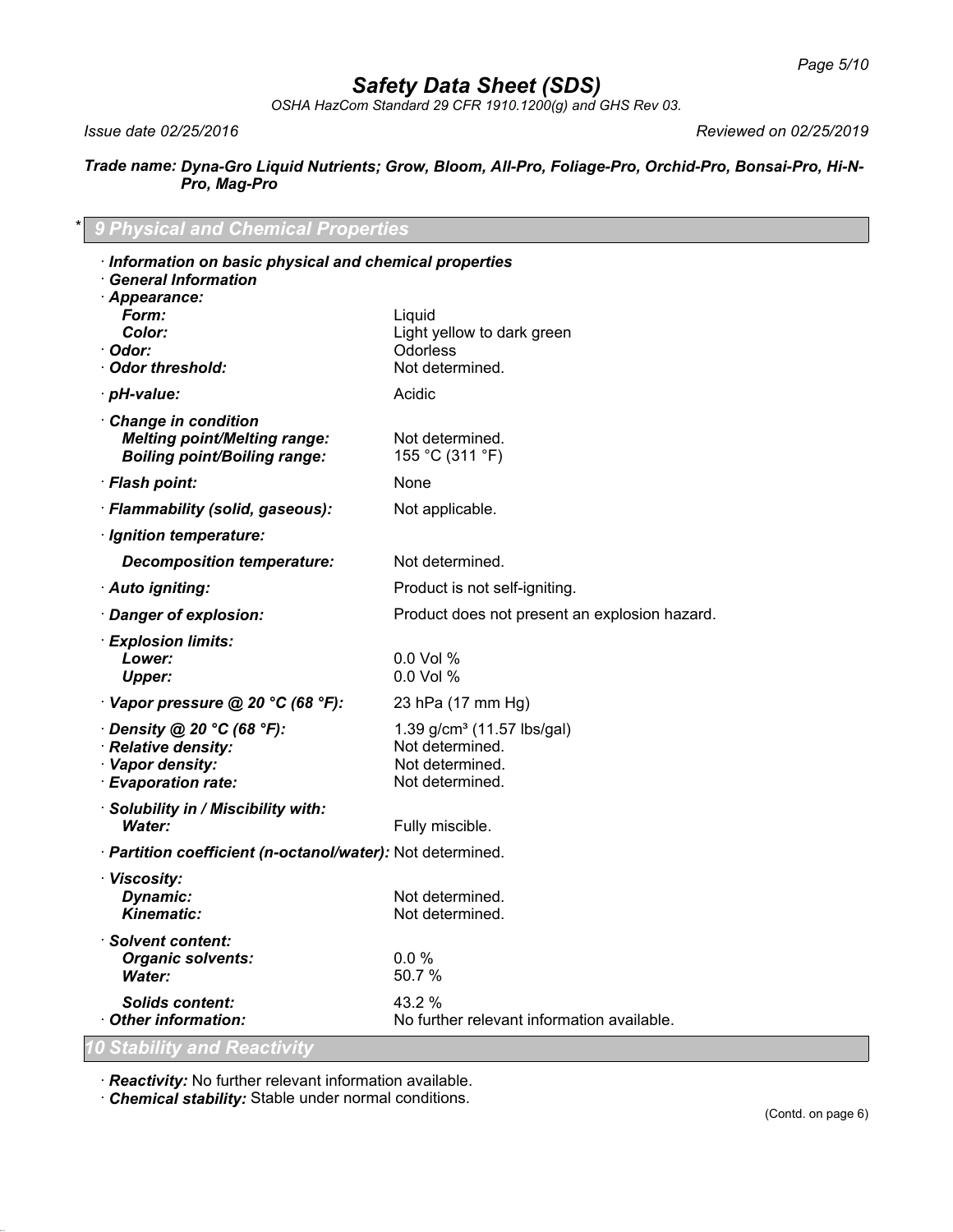*OSHA HazCom Standard 29 CFR 1910.1200(g) and GHS Rev 03.*

*Issue date 02/25/2016 Reviewed on 02/25/2019*

*Trade name: Dyna-Gro Liquid Nutrients; Grow, Bloom, All-Pro, Foliage-Pro, Orchid-Pro, Bonsai-Pro, Hi-N-Pro, Mag-Pro*

- · *Thermal decomposition / conditions to be avoided:* No decomposition if used according to specifications.
- · *Possibility of hazardous reactions:* No dangerous reactions known.
- · *Conditions to avoid:* No further relevant information available.
- · *Incompatible materials:* No further relevant information available.
- · *Hazardous decomposition products:* No dangerous decomposition products known.

#### \* *11 Toxicological Information*

#### · *Information on toxicological effects:*

· *Acute toxicity:*

|                           | LD/LC50 values that are relevant for classification:                                  |
|---------------------------|---------------------------------------------------------------------------------------|
|                           | 6484-52-2 Ammonium Nitrate                                                            |
| Oral                      | LD50   2217 mg/kg (rat)                                                               |
|                           | 7778-77-0 Potassium Phosphate                                                         |
|                           | Dermal LD50 > 4640 mg/kg (rabbit)                                                     |
|                           | 10124-37-5 Calcium Nitrate                                                            |
| Oral                      | LD50   3900 mg/kg mg/kg (rat)                                                         |
|                           | Dermal LD50 > 2000 mg/kg (rat)                                                        |
| 7664-38-2 Phosphoric acid |                                                                                       |
| Oral                      | LD50 > 5000 mg/kg (rat) (OECD Test Guideline 423)                                     |
|                           | Dermal LD50 2740 mg/kg (rabbit)                                                       |
|                           | Remarks: Behavioral: Somnolence (general depressed activity). Behavioral: Excitement. |

· *Primary irritant effect:*

- · *On the skin:* Irritant to skin and mucous membranes.
- · *On the eye:* Irritating effect.
- · *Additional toxicological information:*

The product shows the following dangers according to internally approved calculation methods for preparations:

**Irritant** 

### · *Carcinogenic categories:*

### · *IARC (International Agency for Research on Cancer):*

None of the ingredients are listed.

### · *NTP (National Toxicology Program):*

None of the ingredients are listed.

### · *OSHA-Ca (Occupational Safety & Health Administration):*

None of the ingredients are listed.

## *12 Ecological Information*

· *Toxicity:*

- · *Aquatic toxicity:* No further relevant information available.
- · *Persistence and degradability:* No further relevant information available.
- · *Behavior in environmental systems:*
- · *Bioaccumulative potential:* No further relevant information available.
- · *Mobility in soil:* No further relevant information available.
- · *Additional ecological information:*
- · *General notes:* Not known to be hazardous to water.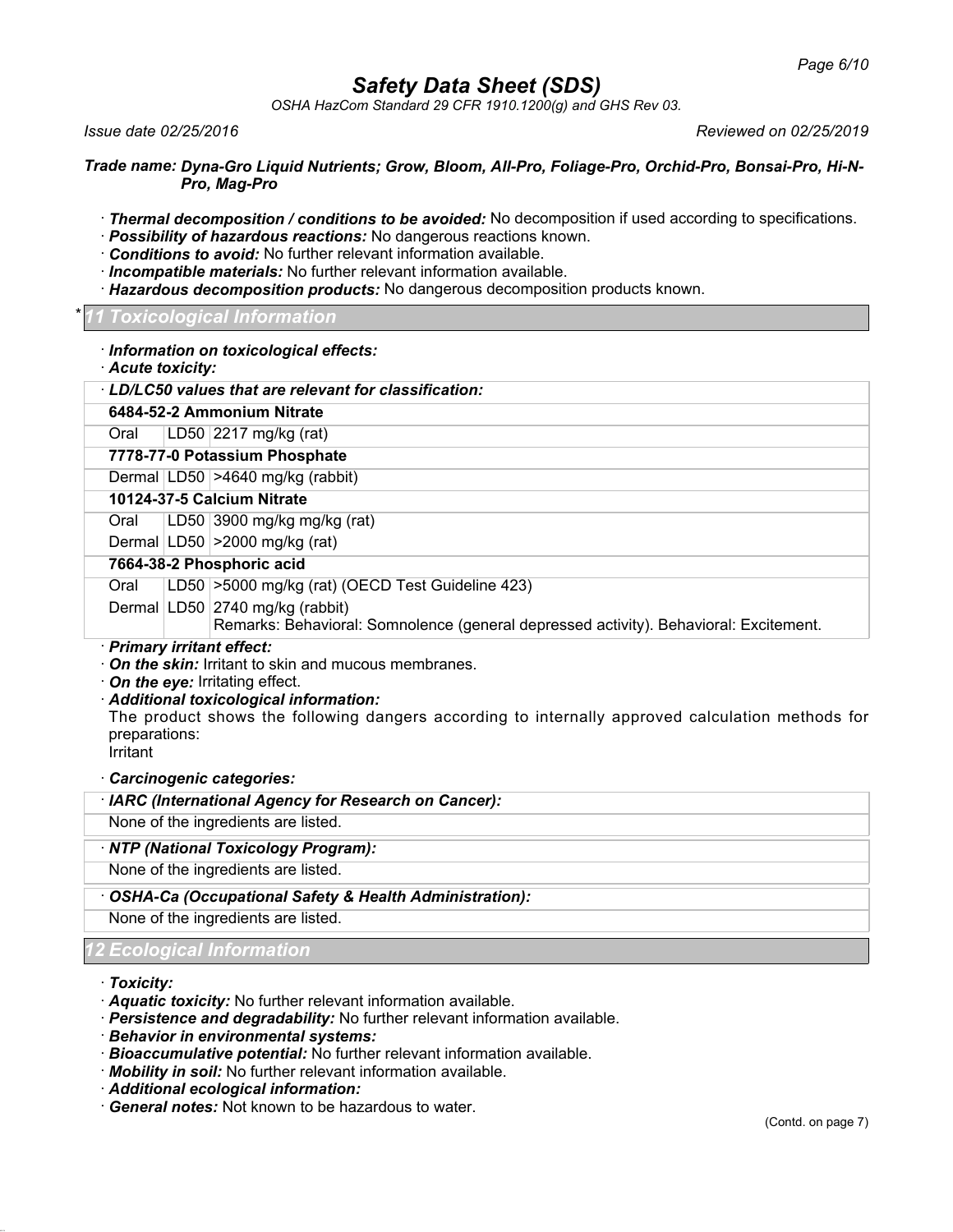*OSHA HazCom Standard 29 CFR 1910.1200(g) and GHS Rev 03.*

*Issue date 02/25/2016 Reviewed on 02/25/2019*

*Trade name: Dyna-Gro Liquid Nutrients; Grow, Bloom, All-Pro, Foliage-Pro, Orchid-Pro, Bonsai-Pro, Hi-N-Pro, Mag-Pro*

- · *Results of PBT and vPvB assessment:*
- · *PBT:* Not applicable.
- · *vPvB:* Not applicable.
- · *Other adverse effects:* No further relevant information available.

#### *13 Disposal Considerations*

- · *Waste treatment methods:*
- · *Recommendation:* Recycle or dispose with household trash.
- · *Uncleaned packagings*
- · *Recommendation:* Disposal must be made according to official regulations.
- · *Recommended cleansing agent:* Water, if necessary with cleansing agents.

#### *14 Transport Information*

| · UN-Number:<br>· DOT, ADR, ADN, IMDG, IATA<br>· UN proper shipping name:<br>· DOT, ADR, ADN, IMDG, IATA<br>· Transport hazard class(es): | Non-Regulated Material<br>Non-Regulated Material |
|-------------------------------------------------------------------------------------------------------------------------------------------|--------------------------------------------------|
| · DOT, ADR, ADN, IMDG, IATA<br>· Class:<br>· Packing group:<br>· DOT, ADR, IMDG, IATA                                                     | Non-Regulated Material<br>Non-Regulated Material |
| · Environmental hazards:                                                                                                                  | Not applicable.                                  |
| · Special precautions for user:                                                                                                           | Not applicable.                                  |
| · Transport in bulk according to Annex II of<br><b>MARPOL73/78 and the IBC Code:</b><br>· UN "Model Regulation":                          | Not applicable.<br>Non-Regulated Material        |

### *15 Regulatory Information*

· *Safety, health and environmental regulations/legislation specific for the substance or mixture:* · *SARA (Superfund Amendments and Reauthorization):*

|                                                 | SARA (Superfund Amendments and Reauthorization):  |  |  |
|-------------------------------------------------|---------------------------------------------------|--|--|
| · Section 355 (extremely hazardous substances): |                                                   |  |  |
|                                                 | None of the ingredients are listed.               |  |  |
|                                                 | · Section 313 (Specific toxic chemical listings): |  |  |
|                                                 | 6484-52-2 Ammonium Nitrate                        |  |  |
|                                                 | 7757-79-1 Potassium Nitrate                       |  |  |
|                                                 | 10124-37-5 Calcium Nitrate                        |  |  |
|                                                 | 7664-38-2 Phosphoric acid                         |  |  |
|                                                 | 10026-24-1 Proprietary Cobalt Salt                |  |  |
|                                                 | · TSCA (Toxic Substances Control Act):            |  |  |
|                                                 | 7722-76-1 Ammonium phosphate monobasic            |  |  |
|                                                 | 6484-52-2 Ammonium Nitrate                        |  |  |
|                                                 | 7757-79-1 Potassium Nitrate                       |  |  |
|                                                 | 7778-77-0 Potassium Phosphate                     |  |  |
|                                                 | 10124-37-5 Calcium Nitrate                        |  |  |
|                                                 | (Contd. on page 8)                                |  |  |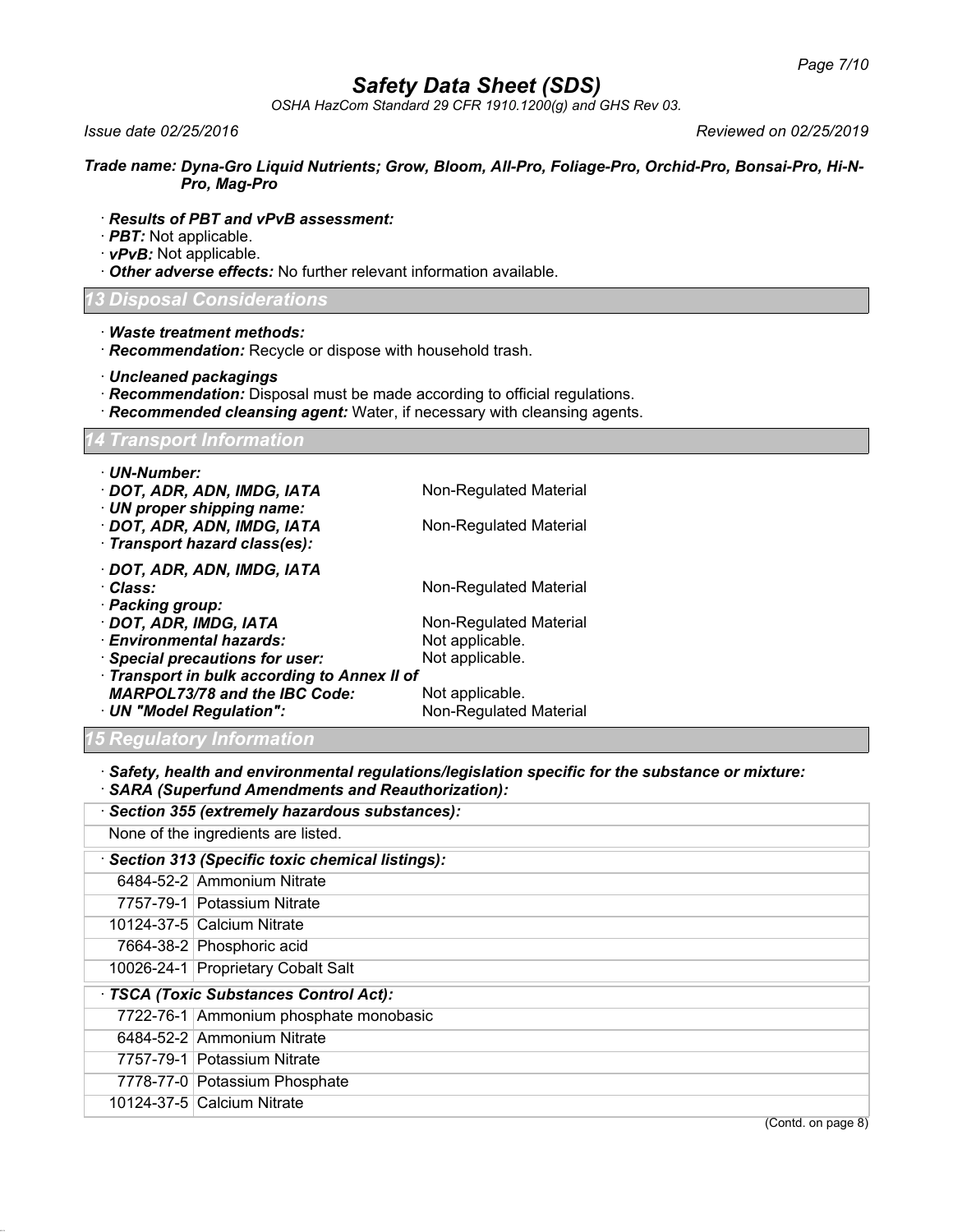*OSHA HazCom Standard 29 CFR 1910.1200(g) and GHS Rev 03.*

*Issue date 02/25/2016 Reviewed on 02/25/2019*

#### *Trade name: Dyna-Gro Liquid Nutrients; Grow, Bloom, All-Pro, Foliage-Pro, Orchid-Pro, Bonsai-Pro, Hi-N-Pro, Mag-Pro*

|                                                  | 7664-38-2 Phosphoric acid                                           |                |  |
|--------------------------------------------------|---------------------------------------------------------------------|----------------|--|
|                                                  | 15708-41-5 EDTA feric sodium complex                                |                |  |
|                                                  | 15708-48-2 Manganese EDTA                                           |                |  |
|                                                  | 7447-40-7 Potassium Chloride                                        |                |  |
|                                                  | 14025-15-1 Copper EDTA                                              |                |  |
| 10043-35-3 Boric Acid                            |                                                                     |                |  |
|                                                  | 7782-91-4 Molybdic Acid                                             |                |  |
|                                                  | 7732-18-5 Water, distilled water, deionized water                   |                |  |
|                                                  | California Proposition 65:                                          |                |  |
|                                                  | Chemicals known to cause cancer:                                    |                |  |
|                                                  | 10026-24-1 Proprietary Cobalt Salt                                  |                |  |
|                                                  | Chemicals known to cause reproductive toxicity for females:         |                |  |
|                                                  | None of the ingredients are listed.                                 |                |  |
|                                                  | Chemicals known to cause reproductive toxicity for males:           |                |  |
|                                                  | None of the ingredients are listed.                                 |                |  |
| Chemicals known to cause developmental toxicity: |                                                                     |                |  |
| None of the ingredients are listed.              |                                                                     |                |  |
| · New Jersey Right-to-Know List:                 |                                                                     |                |  |
| None of the ingredients are listed.              |                                                                     |                |  |
|                                                  | · New Jersey Special Hazardous Substance List:                      |                |  |
| None of the ingredients are listed.              |                                                                     |                |  |
|                                                  | · Pennsylvania Special Hazardous Substance List:                    |                |  |
|                                                  | None of the ingredients are listed.                                 |                |  |
|                                                  | · Carcinogenic categories:                                          |                |  |
|                                                  | · EPA (Environmental Protection Agency):                            |                |  |
| 10043-35-3 Boric Acid                            |                                                                     | I (oral)       |  |
|                                                  | · TLV (Threshold Limit Value established by ACGIH):                 |                |  |
| 10043-35-3 Boric Acid                            |                                                                     | A4             |  |
|                                                  | 7782-91-4 Molybdic Acid                                             | A <sub>3</sub> |  |
|                                                  | · NIOSH-Ca (National Institute for Occupational Safety and Health): |                |  |
|                                                  | None of the ingredients are listed.                                 |                |  |

· *GHS label elements*

The product is classified and labeled according to the Globally Harmonized System (GHS). · *Hazard pictograms:*



· *Signal word:* Warning

· *Hazard-determining components of labeling:* Ammonium phosphate monobasic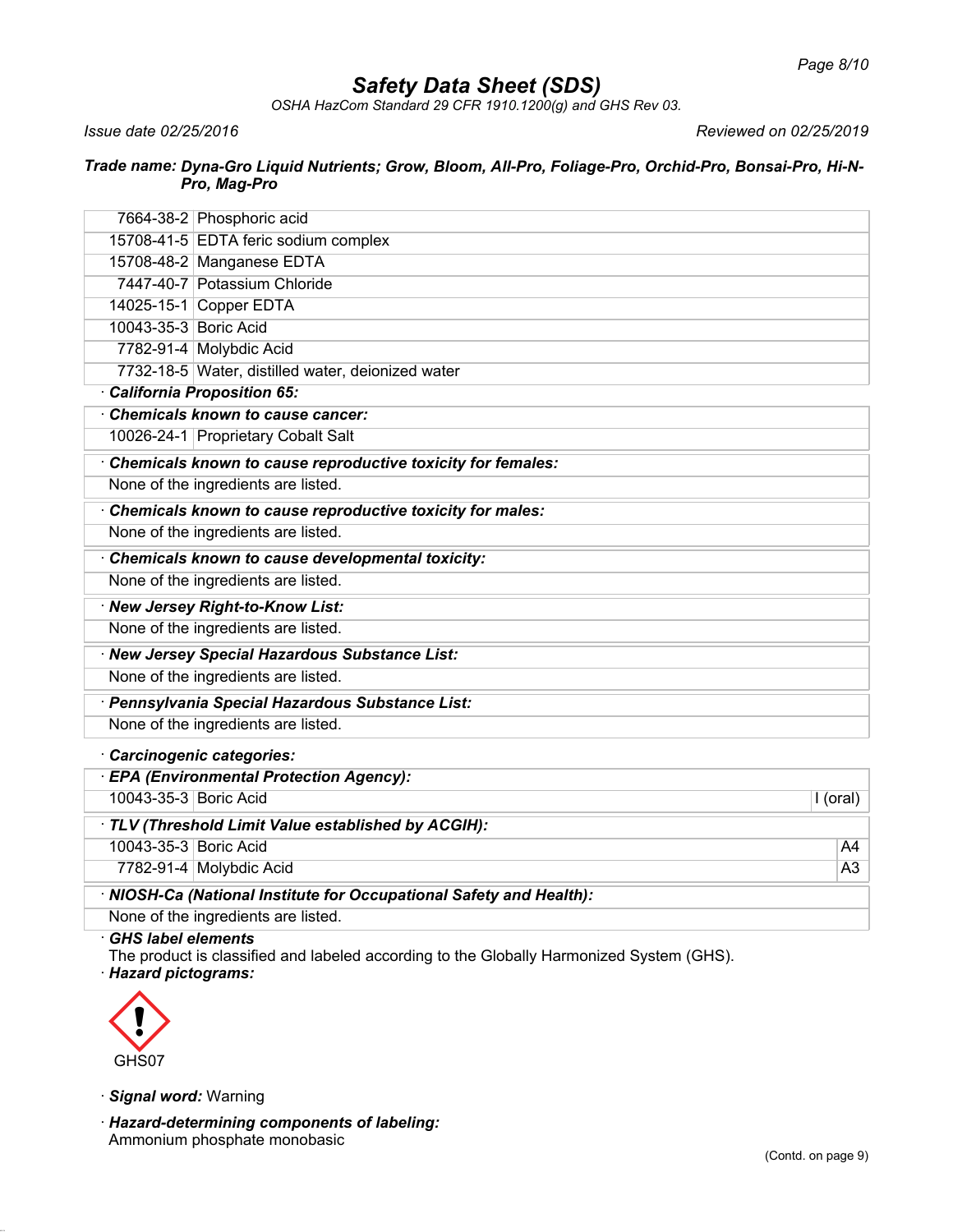*OSHA HazCom Standard 29 CFR 1910.1200(g) and GHS Rev 03.*

*Issue date 02/25/2016 Reviewed on 02/25/2019*

#### *Trade name: Dyna-Gro Liquid Nutrients; Grow, Bloom, All-Pro, Foliage-Pro, Orchid-Pro, Bonsai-Pro, Hi-N-Pro, Mag-Pro*

| Ammonium Nitrate            |                                                                                                        |  |
|-----------------------------|--------------------------------------------------------------------------------------------------------|--|
| · Hazard statements:        |                                                                                                        |  |
|                             | H315+H320 Causes skin and eye irritation.                                                              |  |
| H335                        | May cause respiratory irritation.                                                                      |  |
| · Precautionary statements: |                                                                                                        |  |
| P261                        | Avoid breathing dust/fume/gas/mist/vapors/spray.                                                       |  |
| P271                        | Use only outdoors or in a well-ventilated area.                                                        |  |
| P280                        | Wear protective gloves.                                                                                |  |
| P <sub>264</sub>            | Wash thoroughly after handling.                                                                        |  |
|                             | P305+P351+P338 If in eyes: Rinse cautiously with water for several minutes. Remove contact lenses, if  |  |
|                             | present and easy to do. Continue rinsing.                                                              |  |
| P321                        | Specific treatment (see supplementary first aid instructions on this Safety Data Sheet).               |  |
| P304+P340                   | IF INHALED: Remove person to fresh air and keep comfortable for breathing.                             |  |
| P312                        | Call a POISON CENTER/doctor if you feel unwell.                                                        |  |
| P332+P313                   | If skin irritation occurs: Get medical advice/attention.                                               |  |
| P337+P313                   | If eye irritation persists: Get medical advice/attention.                                              |  |
| P302+P352                   | IF ON SKIN: Wash with plenty of water.                                                                 |  |
| P362+P364                   | Take off contaminated clothing and wash it before reuse.                                               |  |
| P405                        | Store locked up.                                                                                       |  |
| P403+P233                   | Store in a well-ventilated place. Keep container tightly closed.                                       |  |
| P <sub>501</sub>            | Dispose of contents/container in accordance with local/regional/national/international<br>regulations. |  |

## · *National regulations:*

The product is subject to be classified according with the latest version of the regulations on hazardous substances.

· *Chemical safety assessment:* A Chemical Safety Assessment has not been carried out.

#### *16 Other Information*

The information and recommendations in this safety data sheet are, to the best of our knowledge, accurate as of the date of issue. Nothing herein shall be deemed to create warranty, expressed or implied, and shall not establish a legally valid contractual relationship. It is the responsibility of the user to determine applicability of this information and the suitability of the material or product for any particular purpose.

#### · *Date of preparation / last revision:* 02/25/2016 / 1

#### · *Abbreviations and acronyms:*

ADR: The European Agreement concerning the International Carriage of Dangerous Goods by Road

ADN: The European Agreement concerning the International Carriage of Dangerous Goods by Inland Waterways

- IMDG: International Maritime Code for Dangerous Goods
- DOT: US Department of Transportation
- IATA: International Air Transport Association

ACGIH: American Conference of Governmental Industrial Hygienists

- EINECS: European Inventory of Existing Commercial Chemical Substances
- ELINCS: European List of Notified Chemical Substances

CAS: Chemical Abstracts Service (division of the American Chemical Society) NFPA: National Fire Protection Association (USA)

HMIS: Hazardous Materials Identification System (USA) LC50: Lethal concentration, 50 percent

LD50: Lethal dose, 50 percent

PBT: Persistent, Bioaccumulative and Toxic

vPvB: very Persistent and very Bioaccumulative

NIOSH: National Institute for Occupational Safety

OSHA: Occupational Safety & Health

TLV: Threshold Limit Value

PEL: Permissible Exposure Limit

REL: Recommended Exposure Limit

Ox. Sol. 3: Oxidising Solids, Hazard Category 3